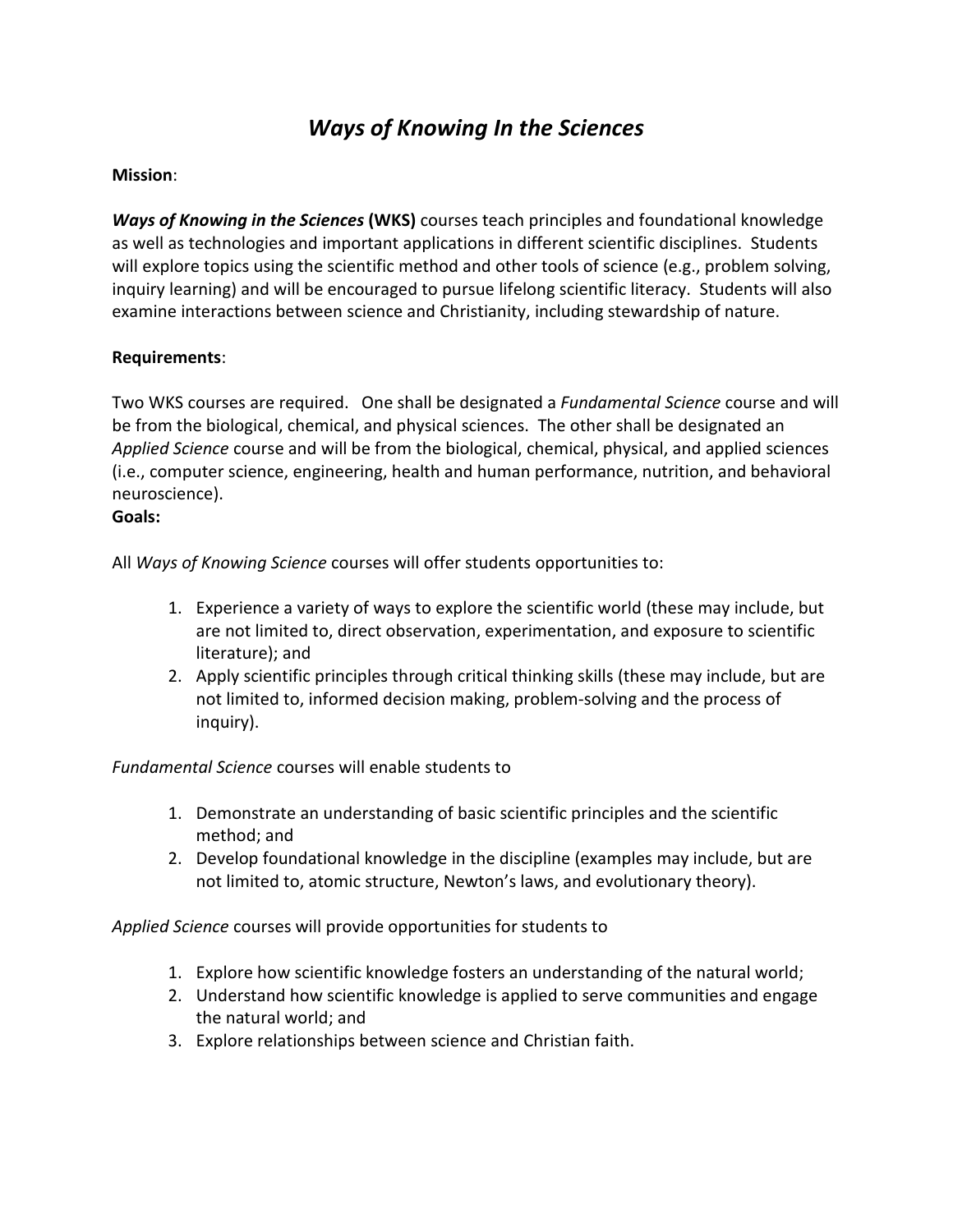# **Course Objectives:**

After completion of a *Fundamental Science* course, students will be able to

- 1. Experience a variety of ways to explore the scientific world (these may include, but are not limited to, direct observation, experimentation, and exposure to scientific literature);
- 2. Apply scientific principles through critical thinking skills (these may include, but are not limited to, informed decision making, problem-solving and the process of inquiry);
- 3. Demonstrate a foundational knowledge in a scientific discipline; (examples may include, but are not limited to, atomic structure, Newton's laws, and evolutionary theory); and
- 4. Demonstrate an understanding of scientific principles and the scientific method.

After completion of an *Applied Science* course, students will be able to

- 1. Experience a variety of ways to explore the scientific world (these may include, but are not limited to, direct observation, experimentation, and exposure to scientific literature); and
- 2. Apply scientific principles through critical thinking skills (these may include, but are not limited to, informed decision making, problem-solving and the process of inquiry);
- 3. Express an understanding of how science affects the world and themselves;
- 4. Communicate how scientific knowledge can be applied to serve communities and engage the natural world; and
- 5. Articulate relationship between science and the Christian faith.

# **Course Criteria:**

- 1. WKS classes without laboratory sessions will explore at least one question in depth using several of the tools of science.
- 2. Proposed WKS courses must be approved by the WK Science Committee.
- 3. Applied Science courses are encouraged to include writing requirements appropriate to subject and class size.
- 4. Class sections should be limited to 40 students.

# [**Additional Recommendations**:

- 1. UCOR 3000 and relevant science faculty should collaborate to develop a scientifically robust module on origins.
- 2. A database of teaching and learning resources on science and Christianity, the limits of science, and philosophy and history of science should be created.